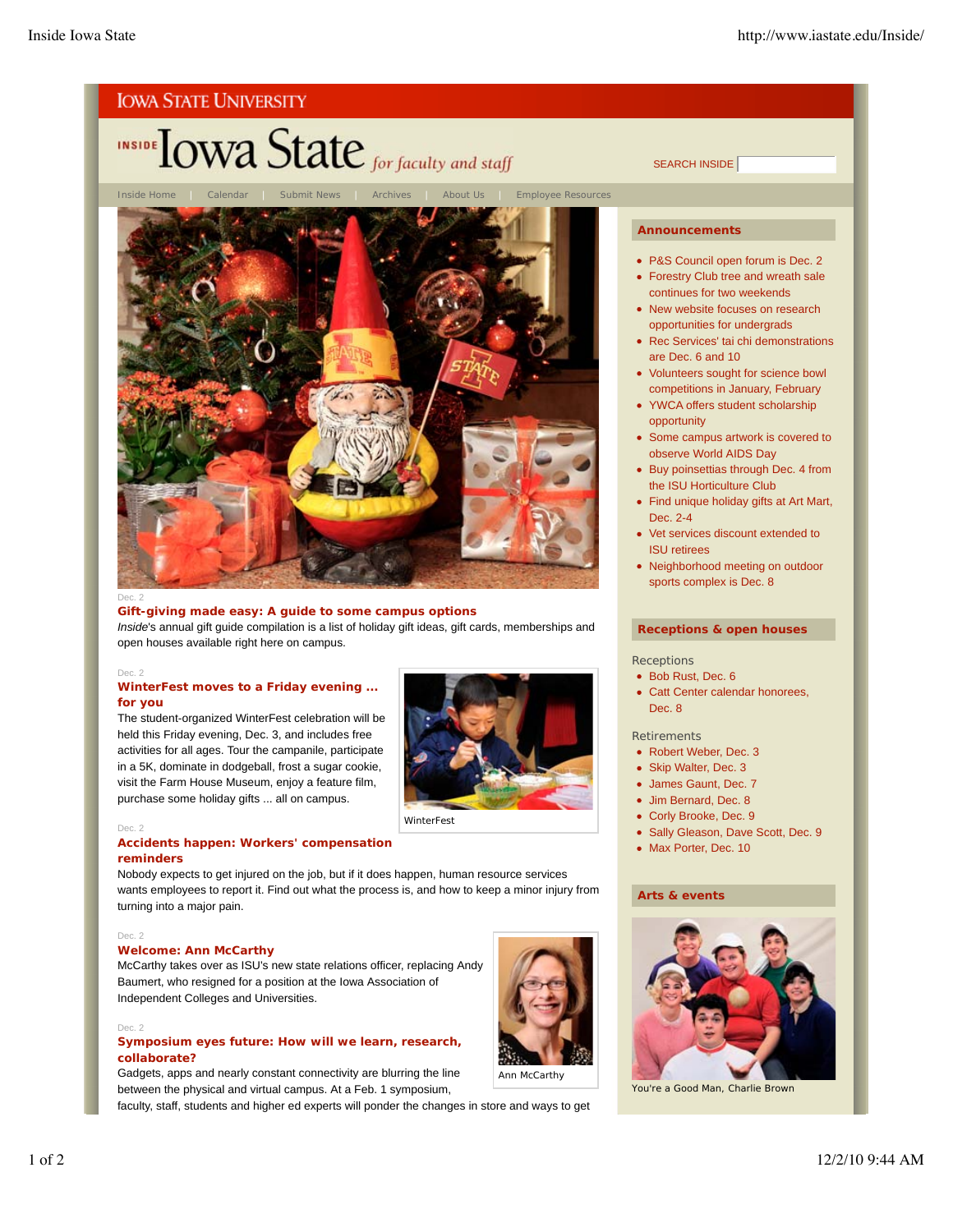Iowa State ready for the future.

Published by University Relations, i**nside@iastate.edu**, (515) 294-7958, Ames, Iowa 50011.<br>Copyright © 1995-2010, Iowa State University of Science and Technology. All rights reserved.

The *Peanuts* gang takes the stage

ISU Theatre is bringing a family-friendly stage production of *You're a Good Man, Charlie Brown* to Fisher Theater for two weekends, beginning Dec. 3.

#### **Honors & awards**

Jennifer Shane

#### **Around campus**

- Meningitis case reported on campus
- ME students share their devices at first design expo
- Prospective students find out their admission status ... in only two days
- Discovery prevents symptoms of genetic disorder

#### **Inside tools**

Print this edition (PDF) RSS | Twitter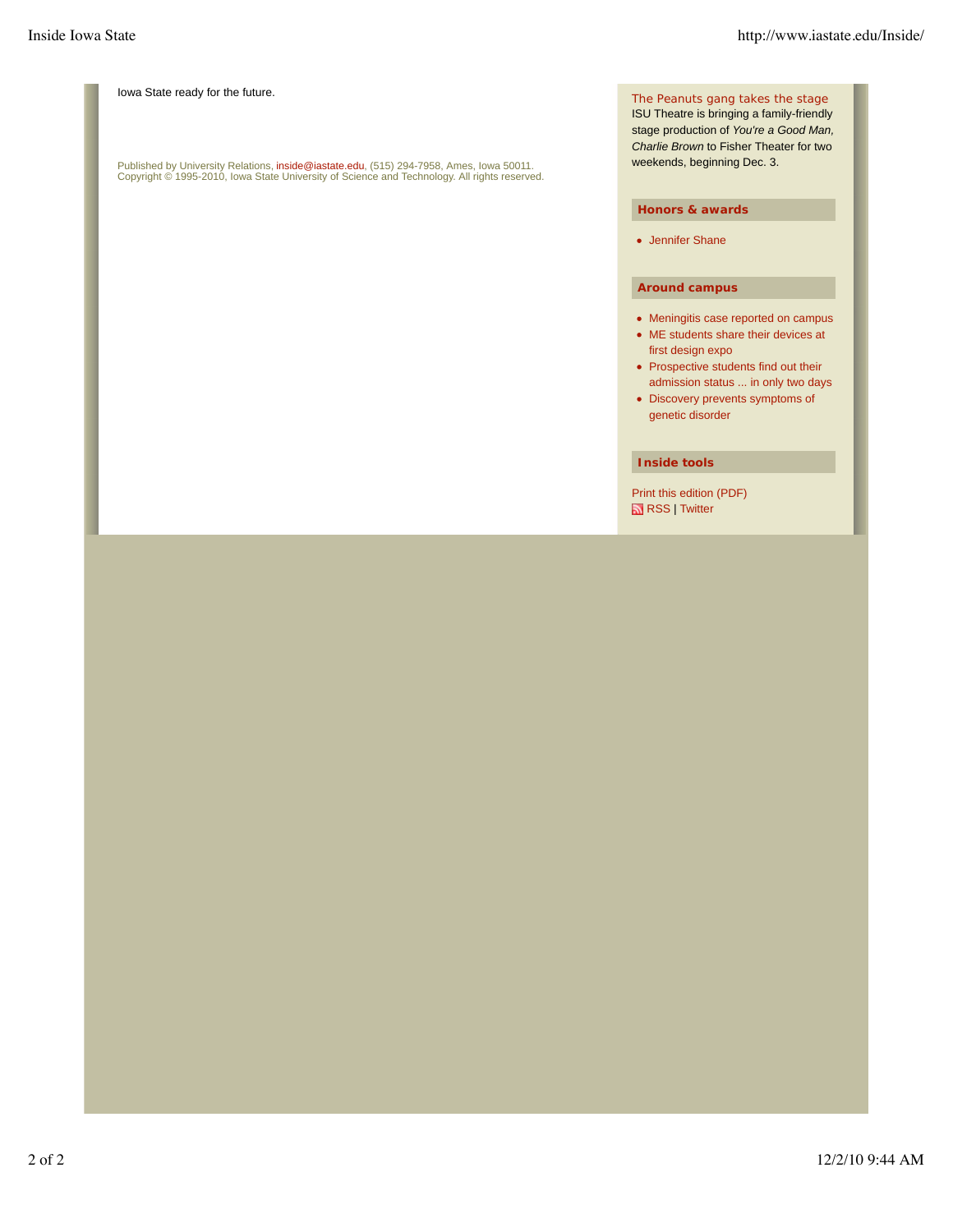# **IOWA STATE UNIVERSITY**

**INSIDE TOWA State** for faculty and staff

SEARCH INSIDE

Dec. 2, 2010

## **Gift-giving made easy: A guide to some campus options**

*Inside* put together its annual collection of gift items available through campus retailers, units and student organizations. Not quite sure what to get someone? Take a look at our list of gift cards, memberships and open houses for some other options.



**ISU Alumni Association** This is an Iowa State tie (\$45, \$39 for members) that any Dad would love. The woven silk tie is exclusive to the alumni association's online store, with a limited quantity available.



**Athletics department** The athletics department's online auctions feature one-of-a-kind items, such as autographed memorabilia and gameday experiences. New items are posted on Mondays.



**Brunnier Art Museum Store**

Recycled chopstick folding baskets (\$12-\$27) are available at the Brunnier Art Museum Store in either a natural or tea-stained finish. The innovative design comes in three sizes.



**ISU Dining** A selection of coffee blends are part of a Roasterie gift pack (\$14.99), available at Bookends, MU Market, and the Business, Courtyard, Design and Gentle Doctor cafés.

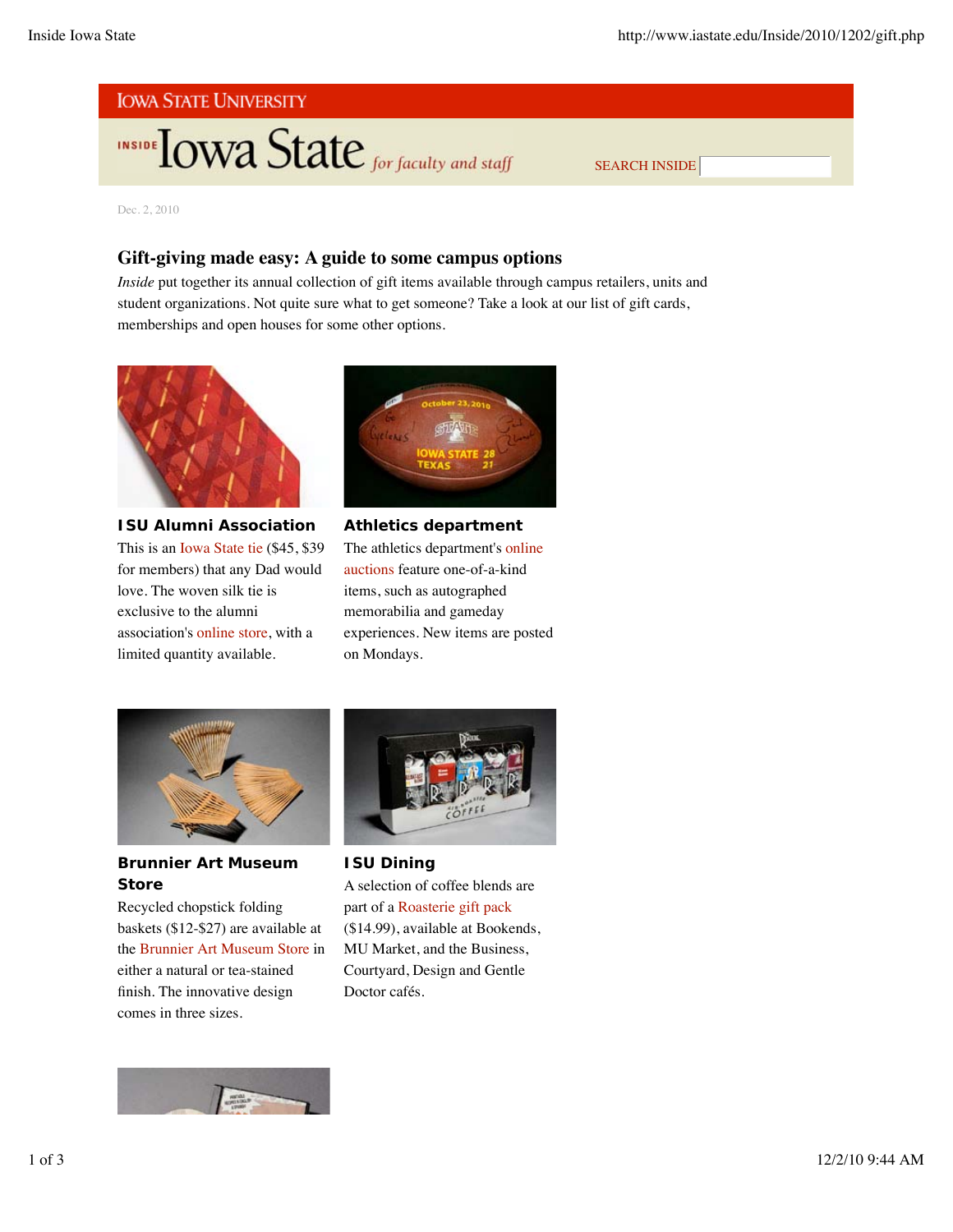## **Food science and human nutrition department**

The instructional *Spend Smart, Eat Smart* DVD (\$4) offers 15 alternatives to fast food, made in minutes. Shopping and preparation tips are provided on this video, which is offered through the ISU Extension online store.



#### **Iowa State Center**

For a unique gift idea, the Iowa State Center is offering patrons a chance to name a seat in Stephens Auditorium. A personalized plaque (\$300) will be attached to the back of the seat for the life of the chair, with proceeds placed in the performing arts endowment to help with facility maintenance.

![](_page_3_Picture_7.jpeg)

**Reiman Gardens gift shop**

The Reiman Gardens gift shop is featuring a 65-pound concrete Cy-clgnome (\$175). The 3-foot gnome is decked out in cardinal and gold, accented with a Cyclone bandana and ISU flag -- perfect for any Cyclone fan.

![](_page_3_Picture_10.jpeg)

## **ISU Trademark Licensing**

ISU Trademark Licensing provides links to a selection of new items being produced by vendors. New this year is a LED-lighted art print (\$149) of Jack Trice Stadium.

![](_page_3_Picture_13.jpeg)

**University Book Store**

## **Open houses**

**Art Mart**, Dec. 2-4, Maintenance Shop, Memorial Union Featuring blown glass, pottery, beaded and sterling silver jewelry and handmade cards. Most items are \$8-\$20.

**CODAC art sale**, Dec. 8-10, Design lobby Work by students in the integrated studio arts program, including ceramics, photography, printmaking, textiles, metals and painting. Most items are \$10-\$100.

**University Book Store**, Dec. 3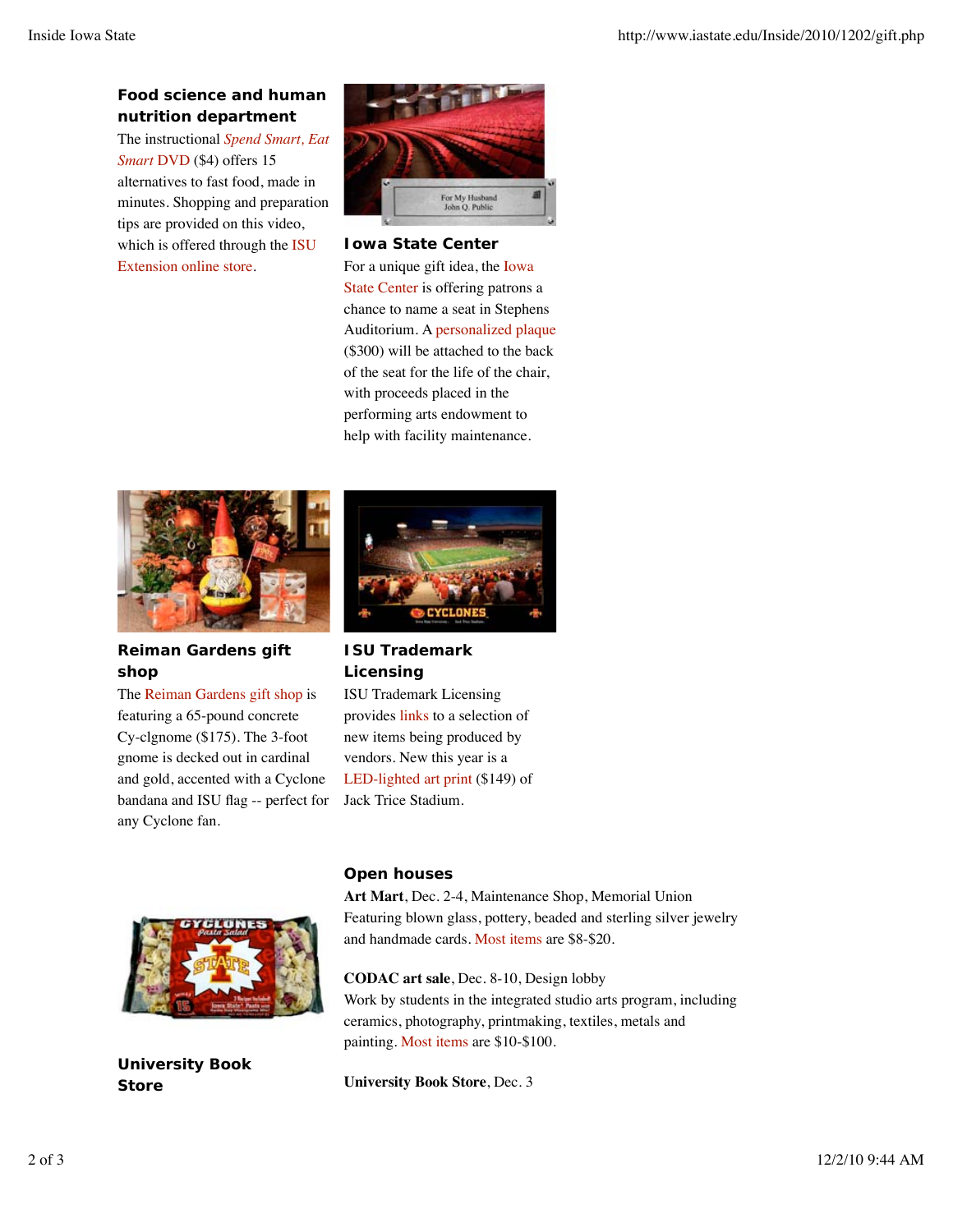| With a package of Cyclone     | The winter open house features merchandise specials, book                                                  |
|-------------------------------|------------------------------------------------------------------------------------------------------------|
| pasta salad (\$5.99), you can | signing, treats, appearances by Cy and prize give aways.                                                   |
| put your school spirit on the |                                                                                                            |
| holiday dinner table.         |                                                                                                            |
| Logo-shaped pasta, a          |                                                                                                            |
| vinaigrette mix and three     |                                                                                                            |
| recipes are included in the   | <b>Student groups</b><br>• ISU Block and Bridle Club, Summer sausage and cheese gift<br>packages, \$5-\$20 |
| packages sold at the          |                                                                                                            |
| University Book Store.        |                                                                                                            |

- **Catalyst Student Leadership**, Pizza Hut coupon card, \$10
- **ISU Horticulture Club**, Poinsettias, \$7-\$20
- **ISU Forestry Club**, Christmas tree and wreath sales, \$15-\$45

#### **Gift cards, gift certificates**

- ISU Alumni Association
- ISU Dining
- ISU Educational Gift Certificate
- Iowa State Center
- Joan Bice Underwood Tearoom
- University Book Store
- The Workspace

#### **Memberships**

- ISU Alumni Association
- Lil' Clone Club
- Reiman Gardens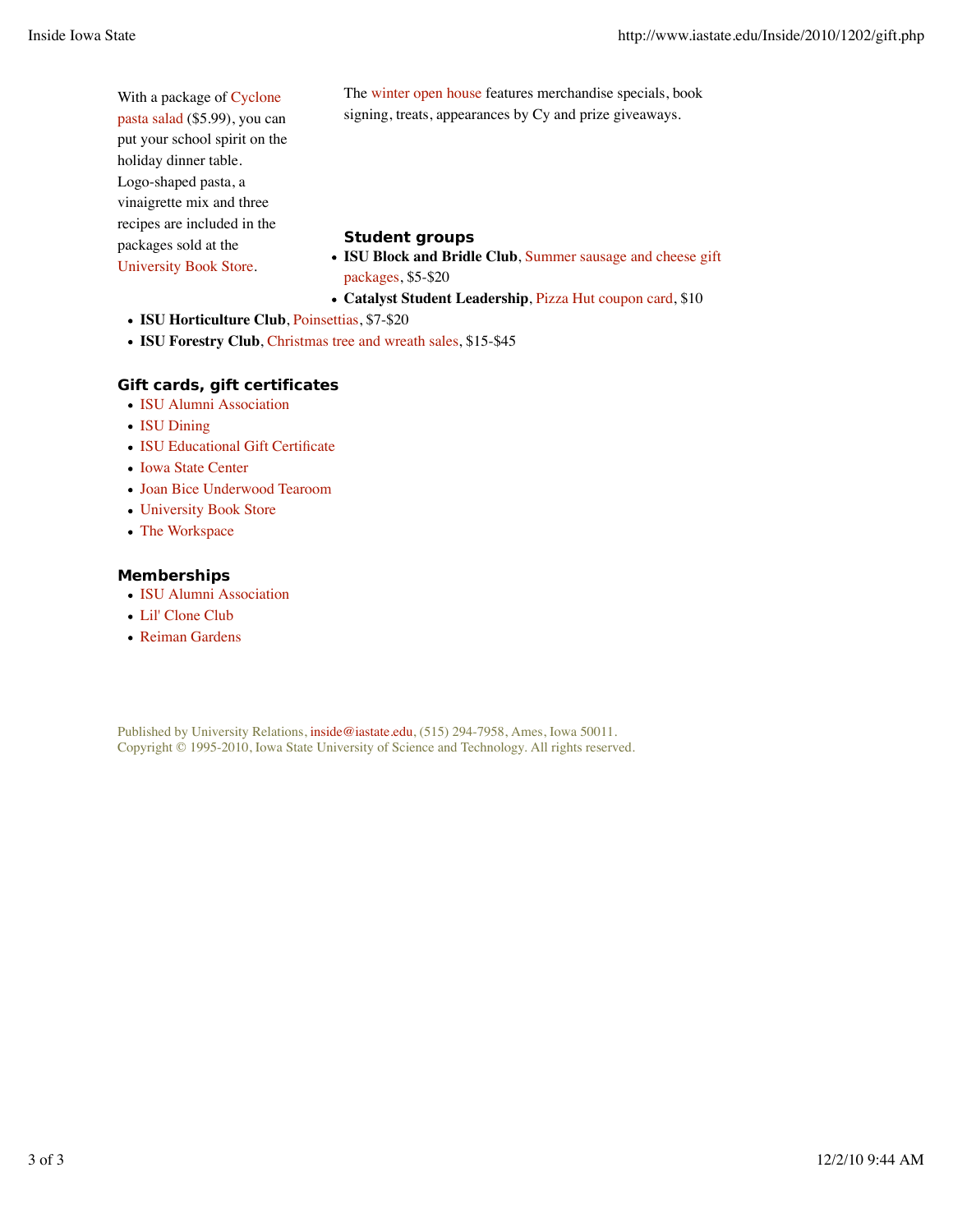![](_page_5_Picture_2.jpeg)

![](_page_5_Picture_3.jpeg)

SEARCH INSIDE

Dec. 2, 2010

![](_page_5_Picture_6.jpeg)

WinterFest activities in the Memorial Union on Dec. 3. *Photo by Bob Elbert.*

## **WinterFest moves to Friday, adds some evening activities**

by Anne Krapfl

The student planners behind this year's WinterFest celebration on Dec. 3 want the event to have a community feel to it. With that goal in mind, they moved WinterFest from its longstanding Wednesday slot to Friday and stitched together an array of indoor and outdoor events that are free to all participants.

**WinterFest 2010** Schedule of events

"We hope lots of people have fun at WinterFest," said MaryBeth Konkowski, chair of the planning committee. "We really wanted to make sure the [Ames/ISU] community feels invited, and we want them to fully participate. It's a great time of year."

Konkowski said members of the Ames business community encouraged them to try WinterFest on a Friday instead of a weeknight.

#### **Illumination ceremony**

Several ISU choral groups will perform at the 5:30 p.m. illumination ceremony on central campus, preceded by a carillon concert by Tin-shi Tam. Memorial Union director Richard Reynolds and student body vice president Nate Dobbels will make brief remarks. Seasonal lights will illuminate bushes on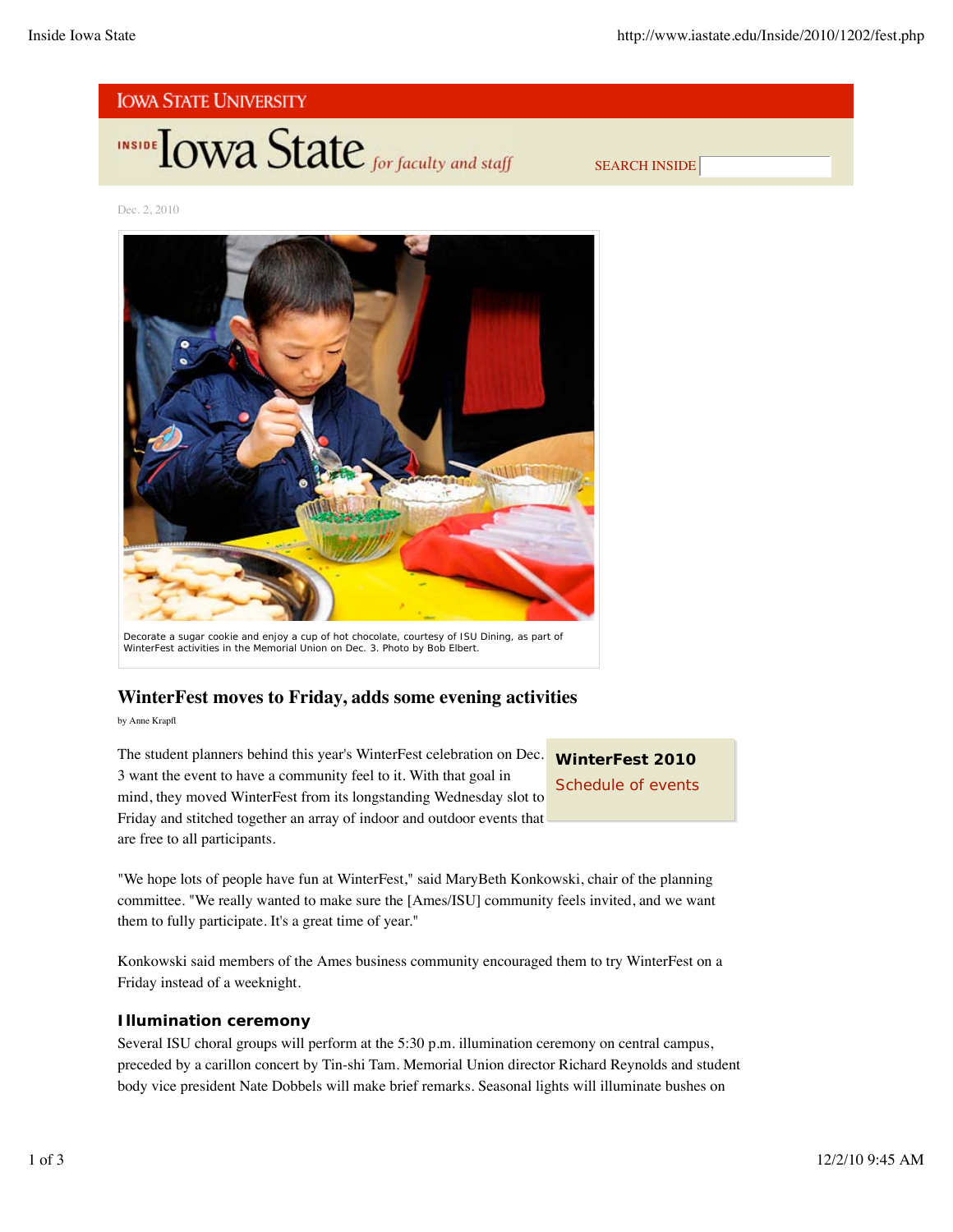the campanile and Memorial Union lawns, a conifer tree east of Beardshear Hall and the Marston water tower. As part of the Freshmen Council's 5-kilometer Jingle Jog after the ceremony, the sidewalk between Beardshear and Curtiss halls also will be lit for the evening. Union Drive in front of the Memorial Union will be closed to vehicles for about 45 minutes during the ceremony.

### **Find your fun**

Throughout the day and evening, participants can attend open houses at The Knoll, University Book Store, Farm House Museum and the MU Underground recreation area. They'll have an opportunity to make winter crafts, tour the campanile, frost cookies, go ice skating or reign as dodgeball champion. If they like, they can get some holiday shopping done -- in the bookstore, at a local artisans' craft sale in the Maintenance Shop or from student organizations. The full schedule of WinterFest events follows:

#### **WinterFest**

Friday, Dec. 3 All events free unless noted

- 7 a.m.-7 p.m., Open house, University Book Store, specials and events throughout the day (gift wrapping, for a donation, offered by Dance Marathon, The 10,000 Hours Show and other volunteers in the Pine Room, adjacent to the Commons), MU
- 10 a.m.-6:30 p.m., Summer sausage and cheese sale, ISU Block and Bridle Club, \$5-\$20, near University Book Store entrance, MU
- 10 a.m.-7 p.m., Poinsettia sale, ISU Horticulture Club, \$7-20, near University Book Store entrance, MU
- Noon-7 p.m., Art Mart, local artists craft sale (glass, pottery, prints, jewelry), most items \$8-\$20, Maintenance Shop, MU
- 3-6 p.m., Open house, The Knoll, hosted by Kathy Geoffroy, enjoy a cup of Knoll hot chocolate
- 5-5:30 p.m., Carillon concert, ISU carillonneur Tin-shi Tam, central campus
- 5-7 p.m., Empty Bowl Project, purchase a handcrafted ceramic bowl and fill it with vegetable soup or chili, proceeds go to Oxfam America, \$10 (\$8 ISU students, \$6 children age 10 years and younger, nonperishable food item reduces cost by \$1), Campanile Room, MU
- 5-8 p.m., Seasonal beverage samples, MU Market and Cafe
- 5-8 p.m., Open house, Farm House Museum, 1870s Christmas exhibition, hot beverages served
- 5-8 p.m., "Fire" sale, merchandise (hats, bags, T-shirts, sweatshirts) from past Veisheas, Commons, MU
- 5-9 p.m., Crafts, make snowflakes or get your photo taken (7-9 p.m.) for a photo snow globe, Multicultural Center, MU
- 5-9 p.m., Winter crafts, beaded icicles, ornaments and more, Workspace, MU
- 5:30 p.m., Illumination ceremony, lawn south of the campanile, includes choral performances, brief remarks and the lighting of outdoor central campus lights
- 6 p.m. (conclusion of illumination ceremony), 4th annual Jingle Jog (5K fun run), in memory of former student Andy Albright, \$15, proceeds support a scholarship for a member of the Freshmen Council, to which Albright belonged, check-in begins at 4 p.m. in MU South Ballroom
- 6-7:15 p.m., Campanile tours, in groups of nine, meet at the base of the campanile
- 6 p.m. until gone, Cookie decorating and hot chocolate, courtesy of ISU Dining, Commons, MU
- 6-9 p.m., Horse-drawn wagon rides around central campus, stops at the north side of the MU and Farm House Museum
- 6-10 p.m., Massages, full-body dry aquamassage or leg/foot massage, Oak Room, MU
- 7 p.m.-midnight, Open house, MU Underground, free bowling, billiards, table tennis and Wii for all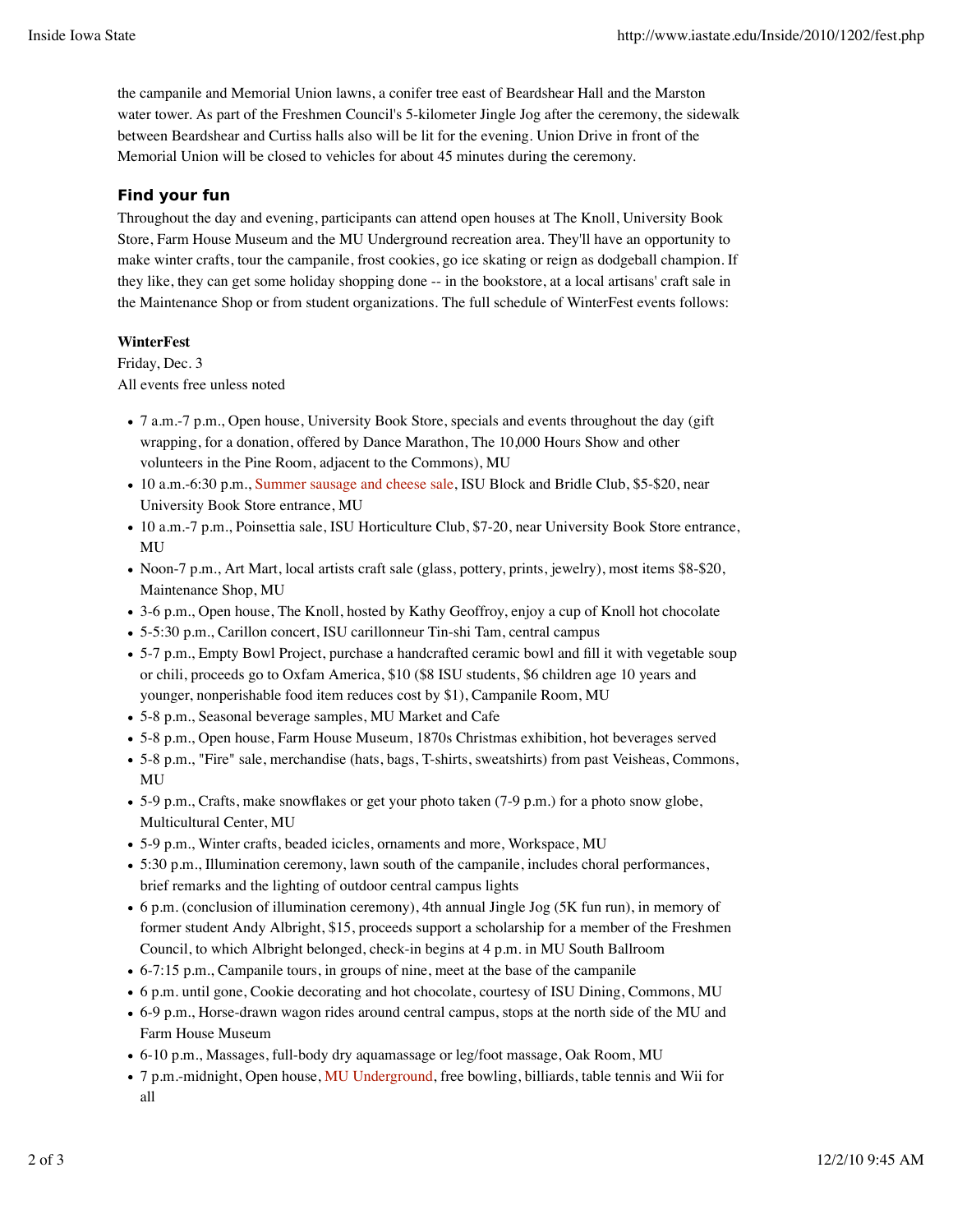- 8 p.m., Film, *Salt*, South Ballroom, MU
- 10 p.m.-midnight, Snowball dodgeball tournament for all, come with a team of six or join a team when you arrive, Beyer gymnasium
- 10 p.m.-1 a.m., Ice skating, free admission and skate rental for all, Ames/ISU Ice Arena, 1505 Gateway Hills Park Dr.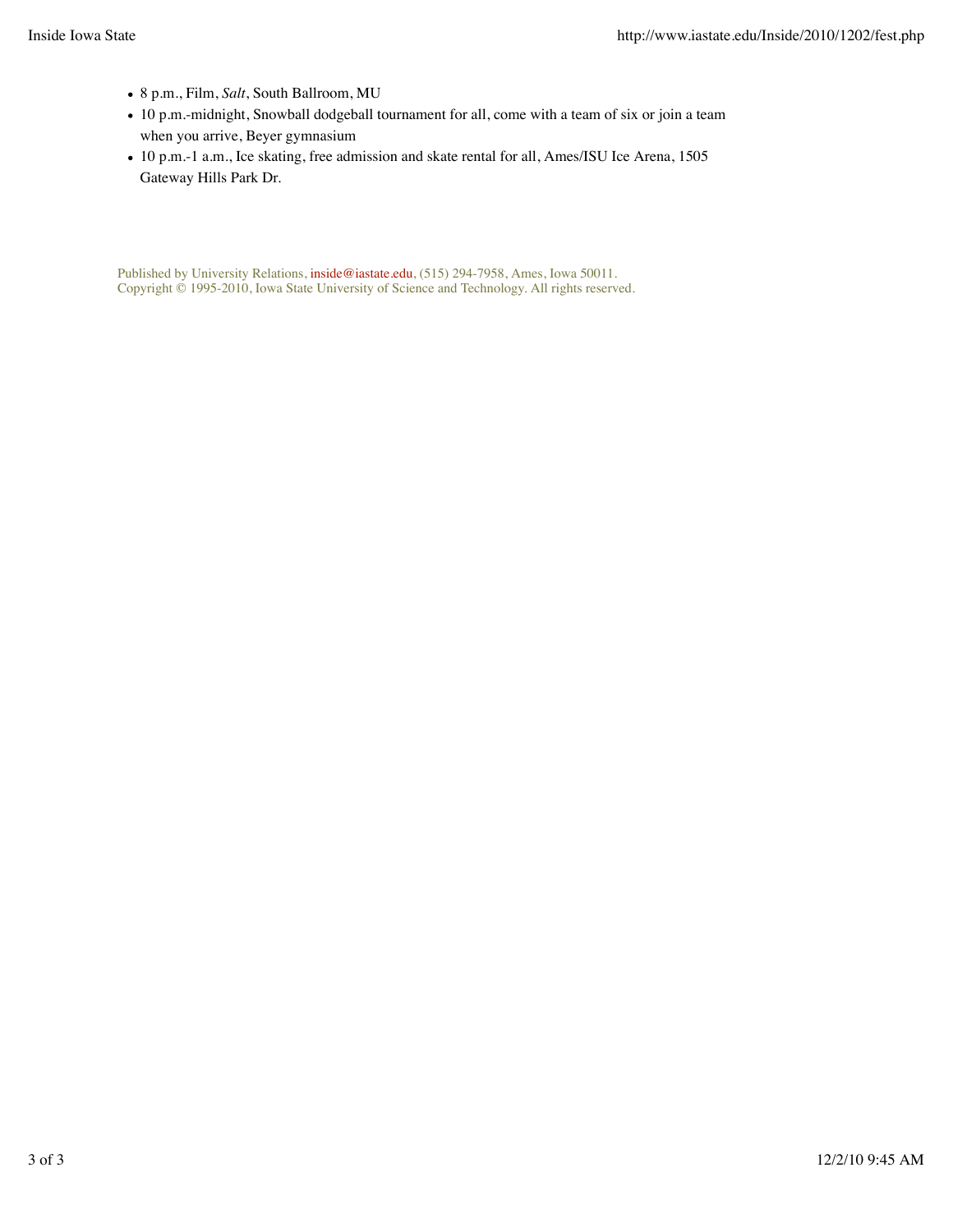Dec. 2, 2010

#### **Accidents happen: Workers' compensation reminders**

by Paula Van Brocklin

You wipe out in an icy parking lot and bang your knee. You wrench your back lifting a box of paper. It's not something we often think about, but workplace injuries and illnesses can happen. Iowa State has a procedure for reporting workplace mishaps, and human resource services staff want employees to be familiar with it.

#### **Reporting is key**

All employees -- merit, professional and scientific, faculty and even student employees -- must complete a first-report-of-injury form within 24 hours following a workplace incident, even if no medical treatment is necessary. If too much time passes between the actual injury and the claim filing, there's a chance the claim will not be paid, according to Greg Bolles, human resource specialist. Plus, if the initial injury or illness worsens, HRS needs to have the first-report-of-injury form on file to track when the injury occurred.

The form is available on AccessPlus. Click on the "Employee" tab and select "Work Injury" from the left column.

#### **Treatment on campus**

Employees who sustain non-life threatening illnesses or injuries while working should contact their supervisors immediately (employees who require emergency care should seek treatment right away). If minor treatment is necessary, employees may seek assistance from the occupational medicine staff, located at G11 TASF Building. If further treatment is needed, occupational medicine will refer employees to the McFarland Occupational Clinic. Employees who work outside of Ames can find a listing (PDF) of local workers' compensation providers on the HRS website.

#### **How the process works**

Staff in the employee/labor relations and workers' compensation office process all first-report-of-injury documents. A third-party provider, Sedgwick Claims Management, determines which workers' compensation claims are covered under Iowa's workers' compensation law. Once a claim is filed, a Sedgwick claims examiner will work with an employee throughout the process.

There are two types of workers' compensation claims -- medical-only and lost-time. With medical-only claims, an employee receives medical treatment for an injury or illness. Lost-time claims involve both medical treatment and weekly indemnity (compensation) payments to employees who are unable to work, or who have been given work restrictions that a department is unable to accommodate. Sedgwick pays all workers' compensation expenses approved under Iowa law.

For more information about Iowa State's workers' compensation policy, refer to the frequently asked questions (PDF) document on the HRS website.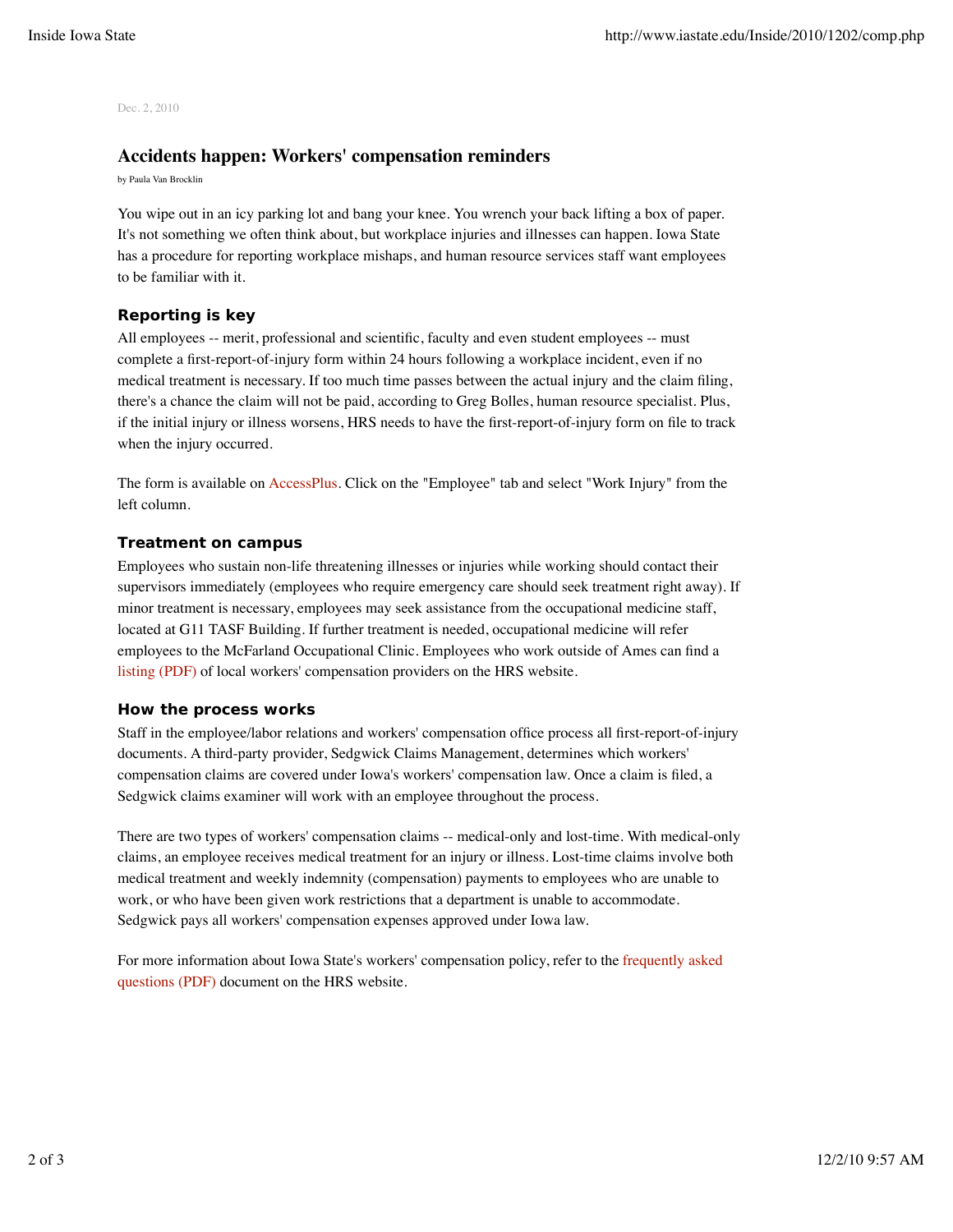![](_page_9_Picture_2.jpeg)

**INSIDE TOWA State** for faculty and staff

SEARCH INSIDE

Dec. 2, 2010

![](_page_9_Picture_6.jpeg)

## **Welcome**

Ann McCarthy is the university's new state relations officer, effective Nov. 22. She serves as Iowa State's primary public affairs and legislative contact, at the direction of the state Board of Regents. McCarthy served briefly this fall as administrative specialist for executive vice president and provost Elizabeth Hoffman.

Before coming to Iowa State, McCarthy was a senior research analyst for the Iowa House of Representatives (2003-10), with expertise in K-12 and higher education policy, budget and legal issues. She also served as the legislative liaison for the Iowa Department of Education (1995-2003) and as a legislative analyst for the Iowa Senate (1990-95). She earned a bachelor's degree in distributed studies from Iowa State and a law degree from Valparaiso University, Indiana.

McCarthy succeeds Andy Baumert, who resigned in September to become director of marketing and public affairs for the Iowa Association of Independent Colleges and Universities, Des Moines.

McCarthy's campus office is in 1750 Beardshear; her phone is 4-4941.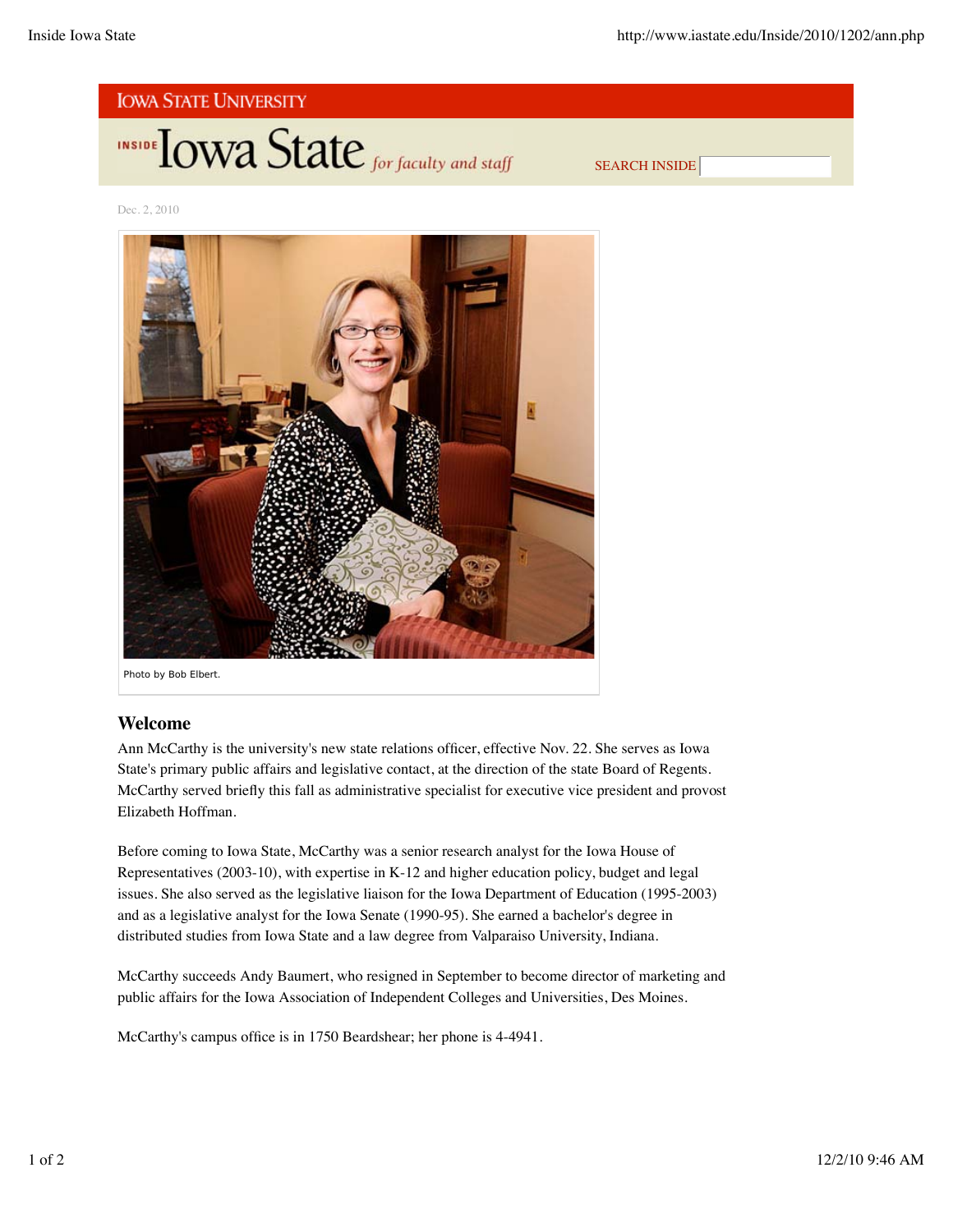# **IOWA STATE UNIVERSITY**

# **INSIDE TOWA State** for faculty and staff

SEARCH INSIDE

Dec. 2, 2010

## **Symposium eyes future: How will we learn, research, collaborate?**

by Diana Pounds

New technologies are rapidly blurring the line between the physical and virtual campus. Gadgets, apps and nearly constant connectivity allow scholars to collaborate almost anywhere, independent of classroom or lab.

As technologies change the way people learn and share knowledge, things are getting interesting for those who plan facilities for the universities of tomorrow.

"It's no longer just about the buildings," said Elizabeth Hoffman, executive vice president and provost. "We need to have a dialogue about our future and how the people on this campus will learn and do research."

#### **Half-day symposium Feb. 1**

That dialogue will begin Feb. 1 with a half-day campus-wide discussion. The symposium, titled "The Future of Learning, Research and Collaboration," will be open to ISU faculty, staff and students.

Those attending the symposium will ponder the changes that are likely to occur in learning, research and scholarship in the coming decades and ways the university can support the transition. The symposium will lay the foundation for more detailed discussions about the environment and facilities Iowa State will need to thrive, Hoffman said.

## **Flexible facilities are key**

"Our goal is to create an environment that serves us well several decades into the future," she added. "A key part of that will be developing facilities that are flexible enough to accommodate the rapid changes that lie ahead." Several experts on higher education and technology will offer comments and facilitate discussion during the symposium.

They are:

- Donald Norris, president and chief scientist of Strategic Initiatives Inc., a Herndon, Va., consulting firm that that specializes in leading and navigating change in universities and other organizations
- Mark Valenti, president of the Sextant Group, a national technology consulting firm specializing in the planning and design of learning, communications and entertainment facilities and systems

## **About the symposium**

The symposium, which will be held from 8 a.m. to noon in Benton Auditorium, Scheman Building, is open to Iowa State faculty, staff and students. The event is free, but registration is requested; online registration will be available soon. Watch Inside Iowa State for details on the symposium.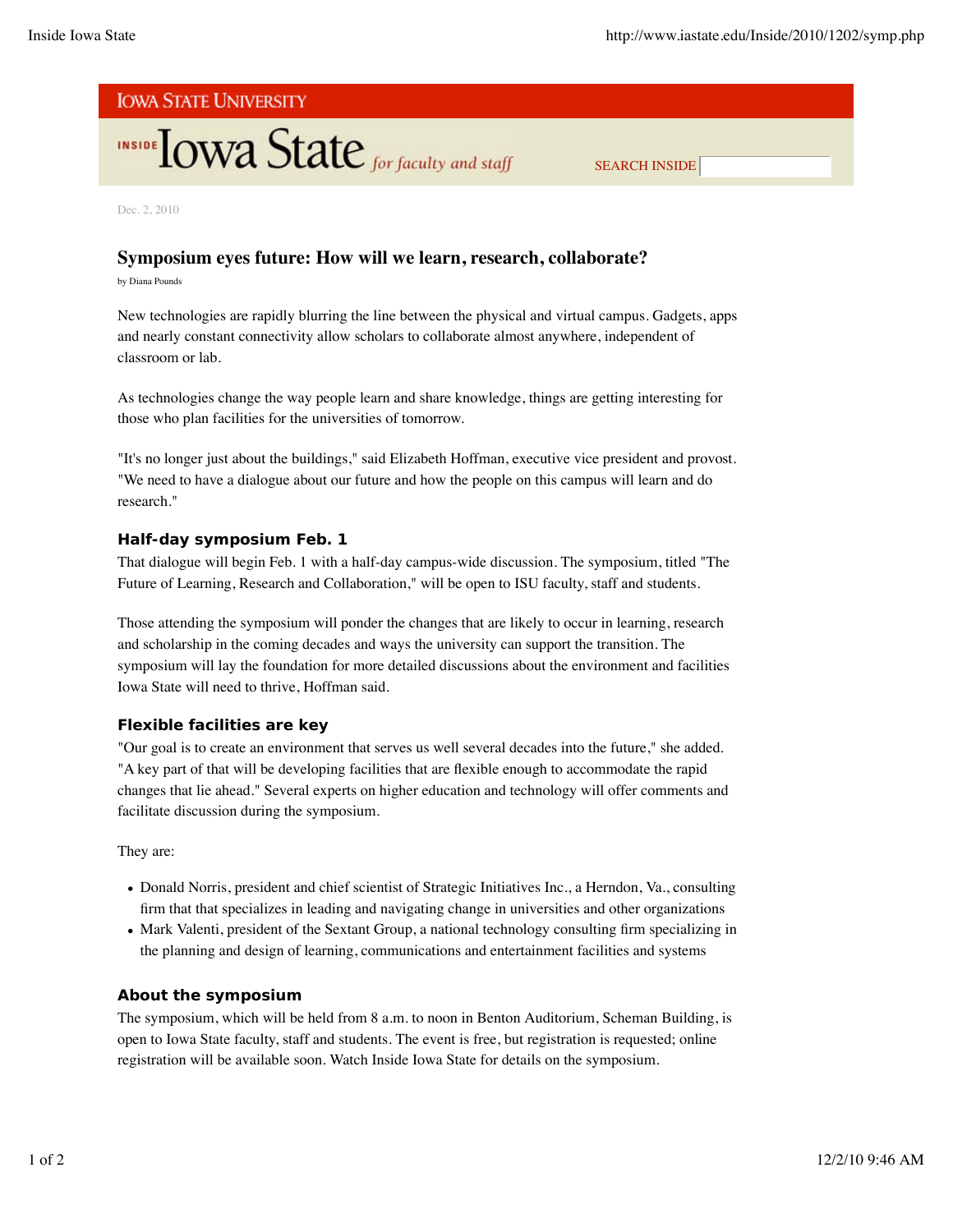See the symposium website for more information.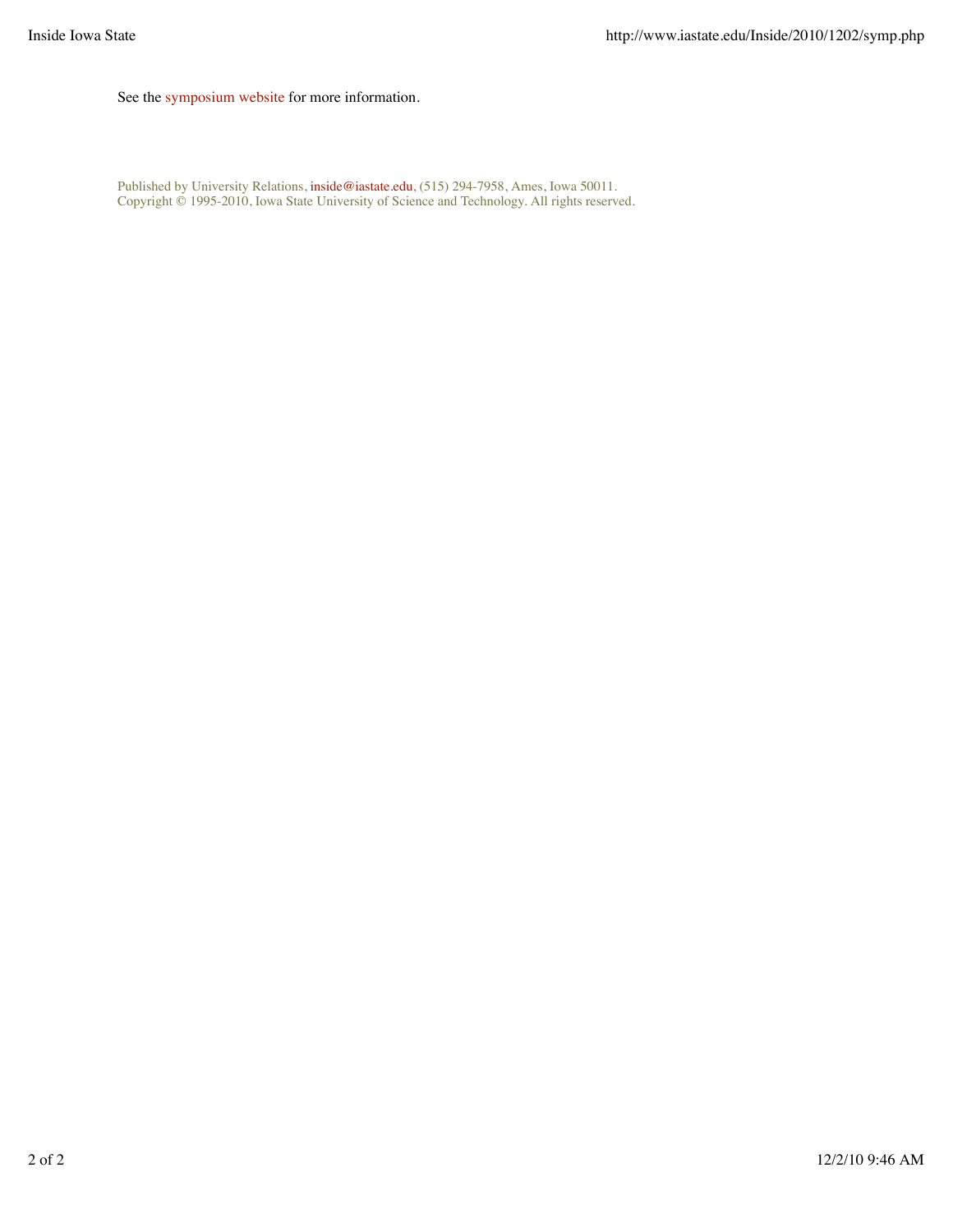![](_page_12_Picture_2.jpeg)

SEARCH INSIDE

Dec. 2, 2010

![](_page_12_Picture_5.jpeg)

ISU Theatre stages *You're a Good Man, Charlie Brown* at Fisher Theater beginning Friday evening at 7:30 p.m. Pictured are (front) Michael Reza; middle row, left to right: Megan Maller, Joseph Smith; and Deanna Martinez; back row: Ethen Peterson and Mitchell Nieland. *Photo by Patrick Gouran*.

# **ISU Theatre lightens up with** *You're a Good Man, Charlie Brown*

by Paula Van Brocklin

Just in time for the holidays, ISU Theatre will stage the light-hearted, family-friendly musical comedy, *You're a Good Man, Charlie Brown*, written by Clark Gessner and based on the *Peanuts* comic strip by Charles Schultz. Performances are in Fisher Theater at 7:30 p.m. Dec. 3, 4, 10 and 11; 1 p.m. Dec. 5; and 2 p.m. Dec. 12.

The simple plot revolves around Charlie Brown as he tries to figure out what it means to be a good man. Through various scenarios, including a book report on *Peter Rabbit* and the guidance of five friends, Charlie Brown discovers the answer by the end of the show. Fifteen musical numbers punctuate his journey.

"It's a sweet but thoughtful story," said Jane Cox, professor of theater and the show's director.

While the *Peanuts* cartoon is based on the everyday antics of a group of quirky kids, adults typically play the characters in the stage production.

"There is no attempt to make them little kids," Cox said. "Snoopy is an adult, too. He's not costumed